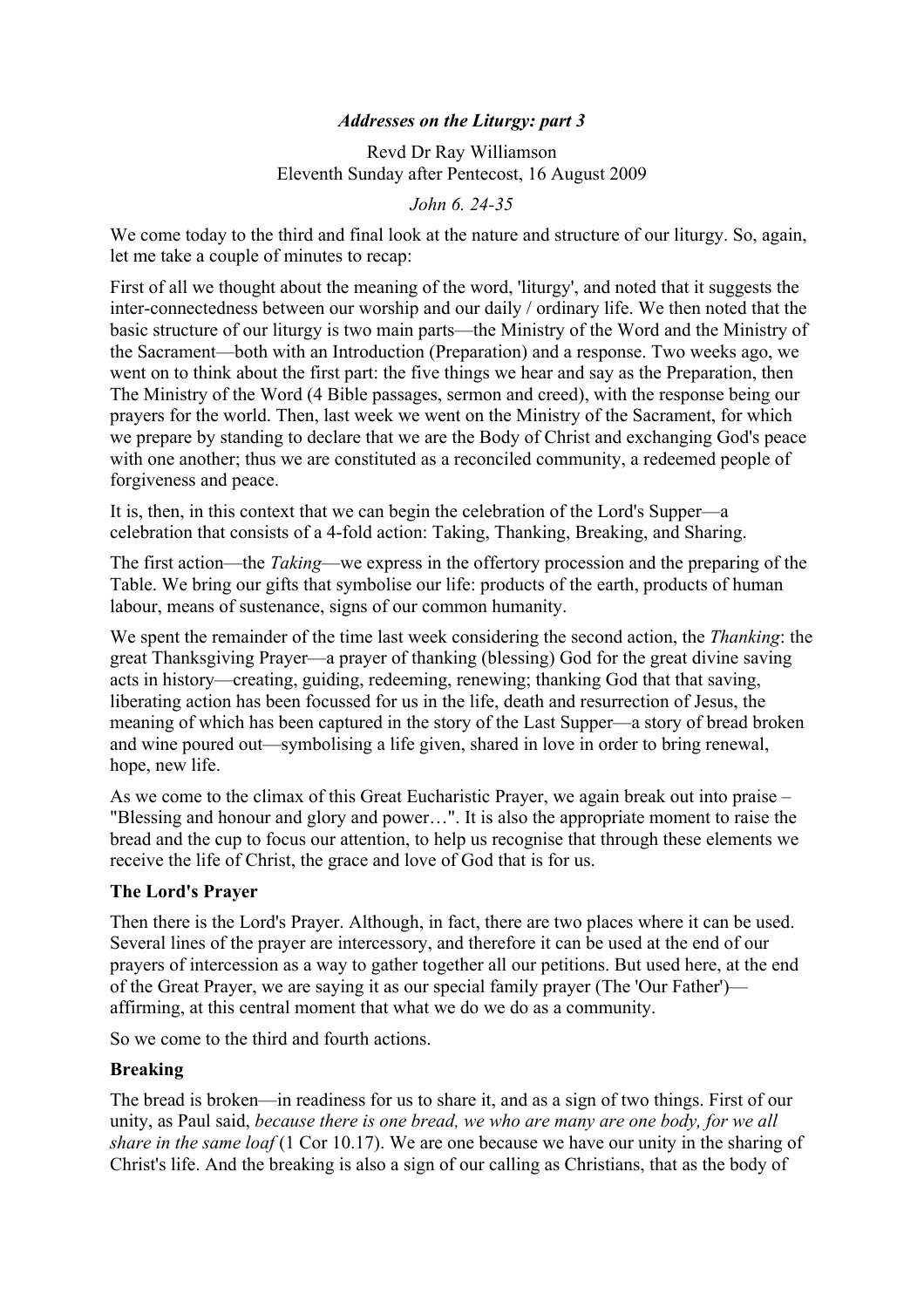the Christ was broken, so we, who are the Christ's Body today, are called to give ourselves to one another and to the world in that same self-giving / self-breaking love.

### **Sharing**

Our unity with one another is symbolised in our sharing common bread and a common cup. When we receive the bread and wine at the communion, we are nearest to the very heart of what it is to be a Christian and to be the Church. When we receive the bread and wine, those things that were taken and offered as symbols of our human life are given back to us as effective signs of the radiant action and power of God—the divine love and grace that we have seen in Christ. And so this is also a very personal act of communion, and you/I can be absolutely certain that the giving of God's grace and love is for you/me.

That is quite a simple, yet beautiful, way of thinking about that moment of communion. Over the centuries, various theories, explanations, have been developed. They became very complicated and then, consequently, divisive. They were fought over in the western church, especially in the 16th century; and it is only through ecumenical dialogue throughout the 20th century that has brought a great deal of consensus. For example, Anglican-RC and Lutheran-RC dialogues have concluded that differences in our understandings about the presence of Christ we encounter in our sharing the communion are no longer church divisive. Again, such consensus is brought about by returning together to our common sources of faith, especially the New Testament.

In the gospel reading today, we have continued to hear from the 6th chapter of John. In it, the drama continues as John unfolds the meaning of Jesus as the bread of life. The verse that concluded last week's reading is the one that commences this week's: *I am the living bread that came down from heaven. Whoever eats of this bread will live forever; and the bread that I will give for the life of the world is my flesh*. In this verse the focus shifts from what Jesus offers as a person, in himself, to what he offers through his death. There is fundamentally no difference. For John, Jesus' death is the climax and fulfilment of his life. The whole event, life and death, is a self giving. For John, the good news is the fundamental truth that the Word became flesh—in the man, Jesus. But John also declares another, consequent, truth: that this 'flesh and blood man' is our nourishment in a special way.

For those in the drama who think only on the physical level, such an idea is preposterously cannibalistic. But for the audience, who are hearing the drama of John's gospel unfold, the riddle is obvious—and the irony. They eat Christ's flesh and drink his blood in their holy meal of bread and wine. This meal will have had a special place in the community as a means of communing with Christ.

Similarly, in other places in the NT! Paul, in his proclamation of the Risen Christ, gives some clear directions about where to go to find the Body of Christ. It is to be found in two places, which are really the same place: Paul clearly says that the Body of Christ is to be found on the table of community gathering and in the community gathered around it. *The bread which we break, is it not a sharing of the Body of Christ.* And he goes on to say that the Church itself of which we are members, which shares the bread, is the Body of Christ.

To understand what Paul is getting at, we have to understand the sense in which he is speaking of the 'body'. It is through the presence of a person's body that we have access to that person; the removal of a person's body, overseas or wherever, means that the person is no longer available to us. Likewise the breaking and sharing of the bread of the Eucharist is the medium through which Christ becomes available to us, present to us, and we ourselves become the Body of Christ through which Christ in turn is made available in the world.